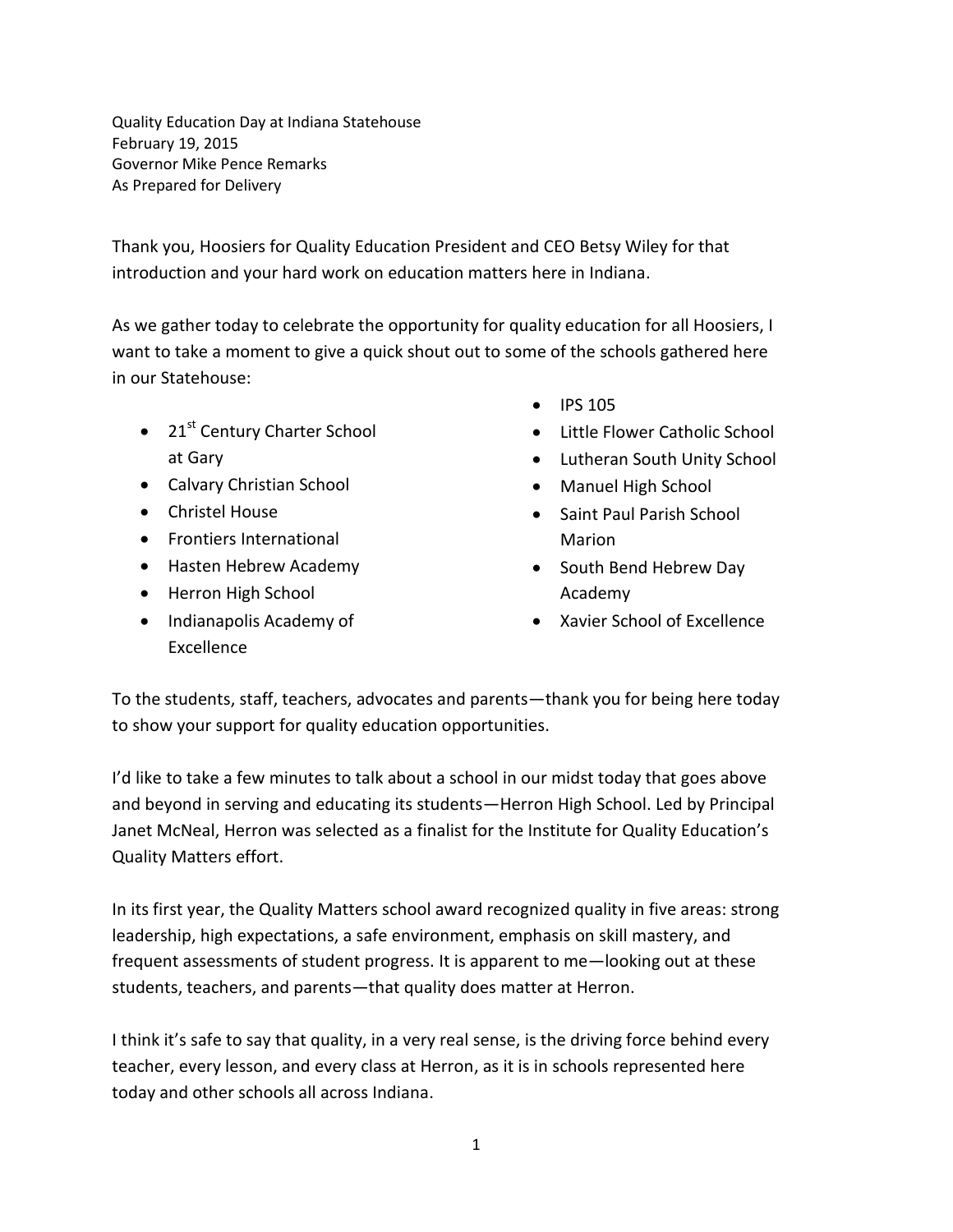And quality is what brings us all together today. I believe the best opportunity we can give Hoosiers is a strong education, which leads to a brighter future.

Here in Indiana, high school graduation rates are up, ISTEP scores have increased, and Indiana ranked second in the nation in total growth on NAEP—the nation's report card.

And, four years after its launch, Indiana has the largest school voucher program in America, serving nearly 30,000 students. Four out of five of these voucher students are enrolled in A or B schools.

Now, my philosophy of executive leadership is pretty simple; you set big goals, offer solutions, but stay open to other ideas about how to achieve them.

- With that approach in mind, and with more than 100,000 kids in underperforming or failing schools, we must make it our aim to have 100,000 more students enrolled in high-quality schools by the year 2020.
- To achieve this goal, we must fund excellence, expand choices, and ensure that education in Indiana works at the highest levels.
- That's why I proposed more state dollars for K-12 education than ever before, increasing tuition support by \$200 million over the next two years.
- And building on the historic first step we took last session, we will invest \$10 million a year to fund scholarships for our new pre-K pilot, because every Hoosier child deserves to start school ready to learn.
- We are seeking to adjust funding for public charter schools that will allow more communities in Indiana to offer more choices for families and their kids, and attract more investment for education innovation in Indiana – investment that is currently going to other states.
- And, we will improve the largest school choice program in America by lifting the arbitrary \$4,800 cap on the dollar amount for vouchers and supporting efforts to raise the cap on the choice scholarship tax credit program.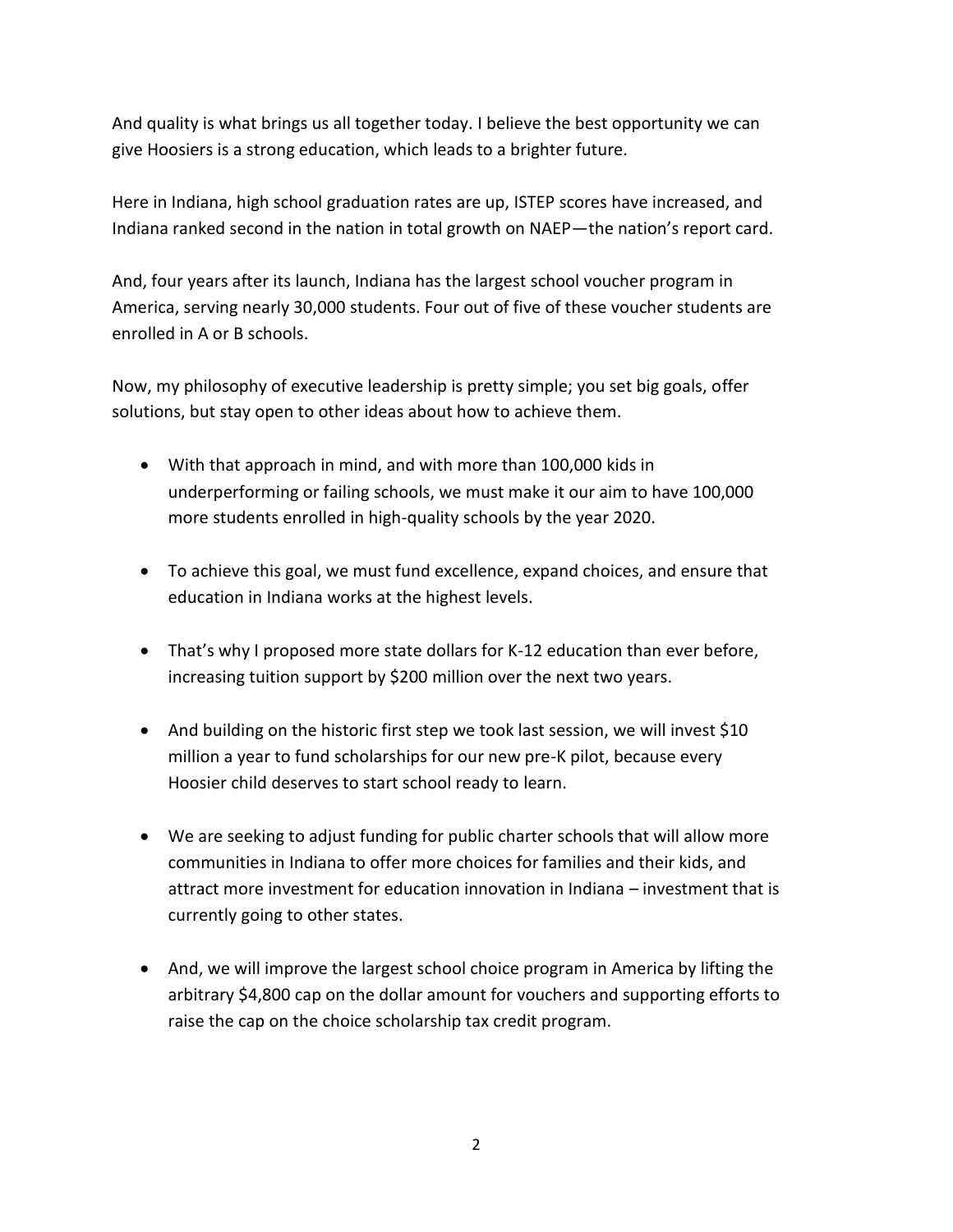- We want to get more good teachers in more classrooms. So how do you get more good teachers like my wife? You get more good teachers by paying good teachers more.
- And that's just what we have been doing. This year we awarded \$30 million in bonuses to teachers in 1300 schools.
- Building on that success, we will provide another \$63 million for performance bonuses and refocus resources on the classroom. More freedom for our schools and more dollars in our classrooms will pay dividends for generations.
- And, because education is a state and local function, I believe that giving private schools the ability to choose their own test is reflective of that principle while still maintaining comparability and accountability.

To the faculty and staff here today, thank you for your commitment to education. Your work is guiding Indiana's next generation of leaders—men and women who will help Indiana shine for generations to come. As Governor of this great state, I offer my profound gratitude.

To the parents, we appreciate your persistence in ensuring a quality education for your child. We are proud of their work thus far and remain dedicated to their equally bright future.

To Hoosiers for Quality Education, an affiliate organization of the Institute for Quality Education, thank you for shining the spotlight on some of our state's most welldeserving schools. You understand the importance of a top-notch education when it comes to succeeding in life, and we are thrilled to have you, your insights, and your expertise as part of our community.

And finally to the students here today—congratulations. You are earning an exceptional education, one that will take you far in life. But, even more than that, your schools have the tools to help guide you, to help you find you and what you stand for, and help you reach your full potential. Take advantage of that. Talk to your teachers, your guidance counselors, your parents or guardians—set goals and reach for them because it's never too soon to start realizing your dreams.